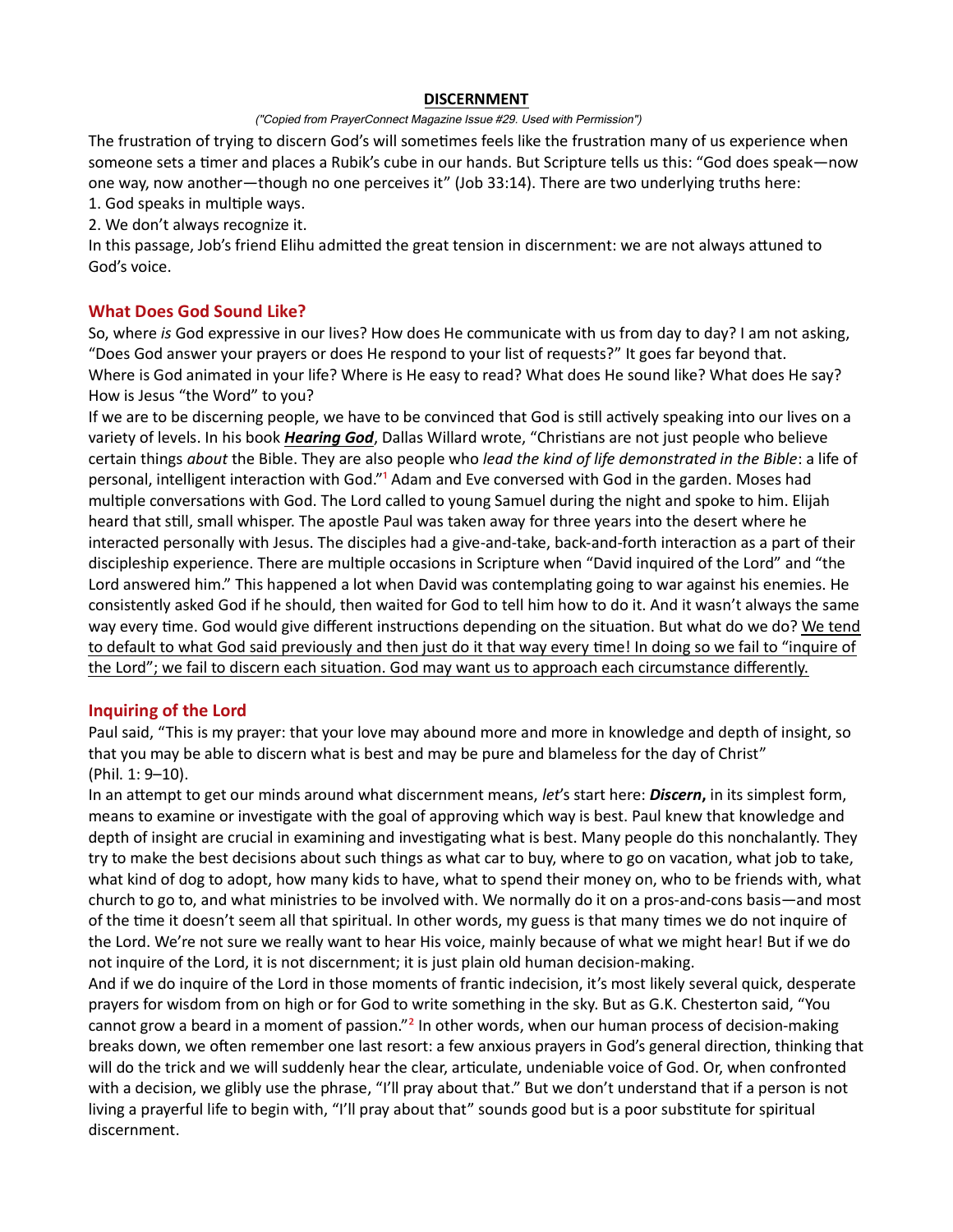### **Practice Makes Better**

Becoming practiced in hearing the nuances of how God expresses Himself to us is part of our continuing spiritual formation. It's a critical part of the *maturing process that takes our prayer* life from snorkeling to scuba diving. It will be very difficult to hear God on the big things in life if we have not practiced on the smaller things. Romans 12:2 offers some key insight as we venture into this spiritual territory. Paul says, "Do not be conformed to this world, but be transformed by the *renewal of your mind, that by testing* you may discern what is the will of God, what is good and acceptable and perfect" (ESV). Do you know why God does not write stuff in the sky? Do you know why He doesn't just tell us what to do? He wants us to discern what His will is. He wants our interaction. And notice what it begins with: transformation. One of the primary steps in discernment is simply an ongoing spiritual transformation and mind renewal. This will continuously lead us out of the world's operating procedures and lead us into the way the Kingdom of God works. Greek scholar Spiros Zodhiates translates it this way: "Stop being molded by the external and fleeting fashions of this age, but undergo a deep inner change." Then you will be able to discern what God's will is for you. If that is true—and it is—then the converse must be true as well. If you are being molded by the external and fleeting fashions of this age, and you are not undergoing deep inner change, then you will not be able to discern what God's will is for you. Try as you may, true spiritual discernment will elude you.

# In or Out of the Speck

So how do we discern God's voice? Growing up I was taught that God's will is like a tiny speck on a piece of paper and that I had to be in the middle of that speck at all times. That's a bit of an exaggeration, but that's what it felt like. My spiritual leaders called it being "in the center of God's perfect will." It drove me to live in fear for a good portion of my life. I was never sure if I was in the middle of the speck because the percentages were against me. I was more likely to be outside of the speck than be directly in the middle of it. There was way too much white space compared to the speck! I would try to search for that peace you're supposed to feel when you are in the middle of God's will. I knew the saying about not being in His will: "I didn't have peace about it." The fact that Jonah—a Jew from the nation of Israel—ran the opposite direction surely indicates that he didn't have peace about God telling him to go to Nineveh (modern-day northern Iraq). He feared pronouncing gloom and doom on his enemies if they didn't repent. But we all know it was God's will. Be careful how you play the "peace card." Peace is a gift from God that transcends our human understanding. When there is an inner stillness and calm in the midst of the uncertainty of God's will, you have peace. Peace usually comes after you've said yes to God, not before. Paul writes, "You were once darkness, but now you are light in the Lord. Live as children of light (for the fruit of the light consists in all goodness, righteousness and truth) and find out what pleases the Lord" (Eph. 5:8–10). This is far different than trying to find the center of the speck. Paul offers much freedom in what he says here. "Live as children of light." Live a life that produces goodness, righteousness, and truth. Go out and discern (find out) what pleases God within the boundaries of all that is good, righteous, and true. We are not trying to decipher the hidden speck. God does not play games with us. He is not sneaky or coy. He does not sit back and expect us to find the proverbial needle in a haystack called His will. Instead, discernment is chasing after what pleases the Lord. And there is a lot that pleases Him—as long as we are living in the light and producing fruit that consists of goodness, righteousness, and truth. Discernment should not be fear-based but adventure-based!

#### Free to Live Freely

I love the analogy Dallas Willard uses. Life in the Kingdom of God is like a child playing in the backyard after her mother chases her out of the house on a warm, sunny day. She is free within the confines of the yard. She can swing, she can play in the sandbox, she can shoot baskets, she can play hide-and-seek with her friends, or she can simply lie in the grass and soak up the warmth of the sun. She has freedom to choose without having to go ask her mother every time she wants to change activities.

Oh, to live life that free! Discernment is not like solving a Rubik's cube before the time runs out. It's not about the speck. It's about pursuing goodness, righteousness, and truth. That's where I want to be.